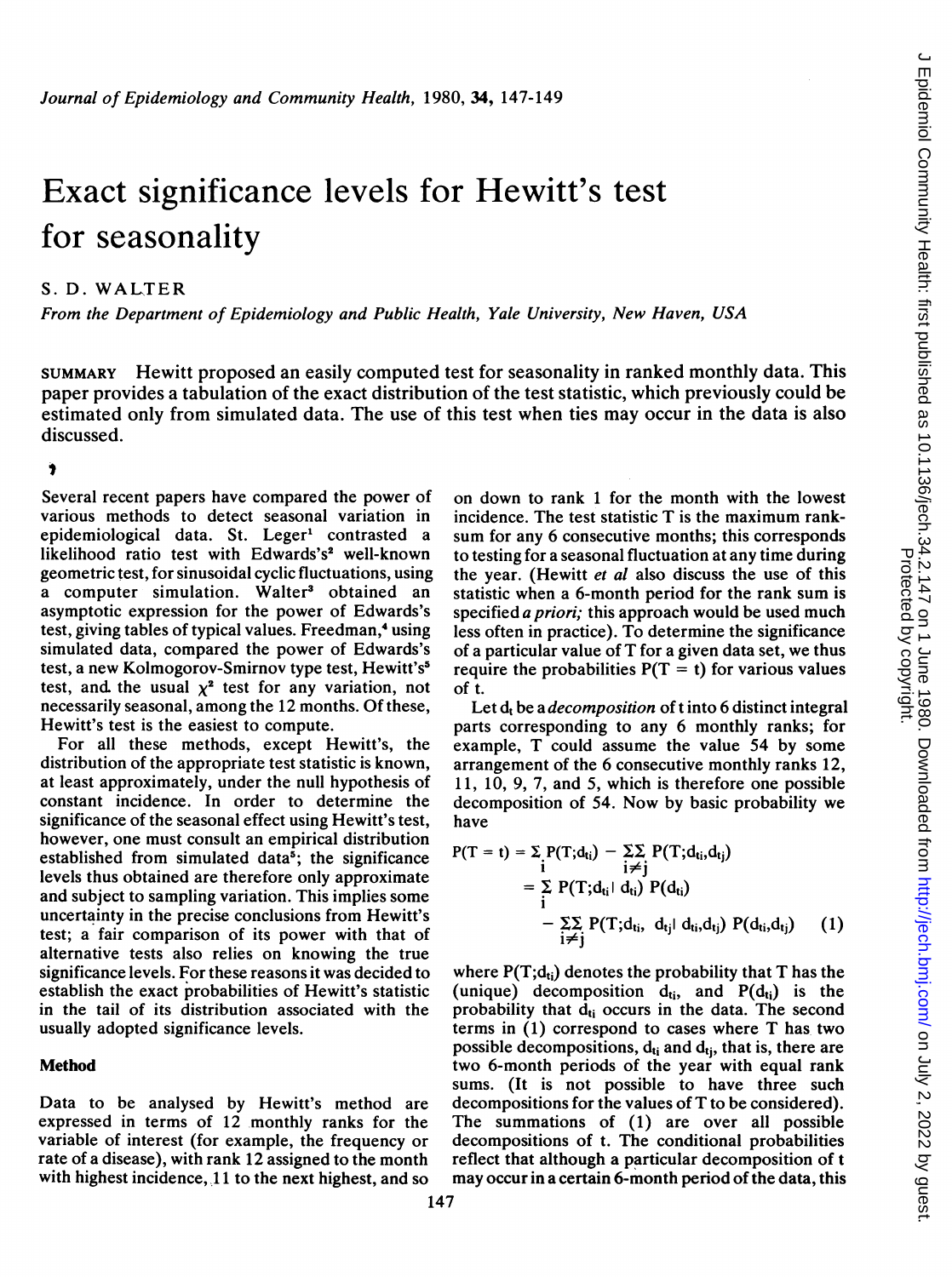is not necessarily the period for which the rank sum is maximised. Noting that, under the null hypothesis of no seasonality, all sets of 6 ranks are equally likely to occur in a particular 6-month period, we have  $P(d_{ti}) = 12/\frac{12}{G} = 1/77$  for all values of t and i;  $_{12}C_6$  = 924 is the number of ways of selecting any 6 ranks from 12.

Although somewhat tedious, an enumeration of the distribution of T using (1) is considerably easier than considering all the 12! possible rank arrangements. A few typical calculations are described below, and the complete set is available on request.

The largest possible value of T is 57, for which there is only one decomposition (12,11,10,9,8,7). If this decomposition occurs in the data, it must constitute the maximum, and thus  $P(T = 57) = 1/77$ . For  $T = 56$  there is also only one decomposition, namely (12,11,10,9,8,6), but this is not the maximum in all cases. Firstly, if rank 6 occurs at either end of the 6-month period containing the decomposition (for example, in an arrangement such as 8,11,10,9,12,6), then this period will not contain the maximum T if rank 7 occurs in the month adjacent to the other end of the period. (The maximum in this case occurs in the period starting one month earlier or later). Hence the probability is 5/6 that such a permutation of this decomposition, if it occurs, is the maximum. Secondly, if the rank 6 is not at either end of the period, this decomposition must be the maximum. There are  $2 \times 5!$  permutations of the first type, and  $4 \times 5!$  of the second. Thus from (1)

 $P(T=56) = [(5/6) \times 2 \times 5! + 1 \times 4 \times 5!] / (6! \times 77) = 17/1386$ 

Similar, although more complex, working applies for the other values of T. There are respectively 2, 3 and 5 distinct decompositions of  $T = 55$ , 54, and 53, which is as far as it is necessary to enumerate the distribution if the conventional significance levels are used. For each permutation of each decomposition, one must consider the possible adjacent ranks (if any), and their associated probabilities, which would cause the decomposition not to be the maximum. For example, the permutation (9,4,12,11,10,7) of a decomposition of 53 is not the maximum if either rank 8 is adjacent to rank 9 or if ranks 6 and 8 (in either order) are adjacent to 7 (because  $6 + 8 > 9 + 4$ ). There is thus a 4/5 probability that such an arrangement is the maximum. An example of T having two decompositions is provided by the sequence  $(7,6,12,11,10,9,5,8)$ , which contains two maximal rank sums equal to 55.

The Table shows the exact distribution of T thus obtained, and the simulated distribution obtained by Hewitt. The discrepancies between the two are modest, and within the expected range of sampling variation. One convenient finding is that  $T = 55$  is

Table Exact and simulated distributions for Hewitt's test statistic T

| Т  | <b>Exact probability</b> | <b>Simulated</b><br>probability* | Exact<br>cumulative<br>probability | <b>Simulated</b><br>cumulative<br>probability* |
|----|--------------------------|----------------------------------|------------------------------------|------------------------------------------------|
| 57 | $1/77 = 0.0130$          | 0.0134                           | 0.0130                             | 0.0134                                         |
| 56 | $17/1$ 386 = 0.0123      | 0.0114                           | 0.0253                             | 0.0248                                         |
| 55 | $19/825 = 0.0230$        | 0.0216                           | 0.0483                             | 0.0464                                         |
| 54 | $223/6930 = 0.0322$      | 0.0302                           | 0.0805                             | 0.0766                                         |
| 53 | $571/11550 = 0.0494$     | 0.0494                           | 0.1299                             | 0.1260                                         |

\* Estimated from 5000 Monte Carlo samples.

significant with <sup>a</sup> probability closer to the usual 5% level than is indicated by Hewitt's data.

In Freedman's<sup>4</sup> comparison of power for Hewitt's and various other tests, data were simulated to  $\frac{\omega}{\omega}$ contain a sinusoidal seasonal effect, and nominal  $\vec{o}$ 10%, 5%, and 1% significance levels were used;  $f_{\text{eq}} \rightarrow$ Hewitt's test the critical values of  $T$  were taken as 53, 55, and 57 respectively, these having type <sup>I</sup> error rates closest to the nominal levels. The exact probabilities  $\frac{8}{9}$ indicate that  $T = 53$  and  $T = 57$  have type I error rates somewhat higher than their nominal values implying that Edwards's test compares less favourably with the other tests. On the other hang  $\frac{1}{2}$ T = 55 is only slightly conservative compared to is  $\frac{18}{2}$ nominal 5% significance level. In total, these results suggest that the power of Kuiper's<sup>6</sup> Kolmogorov-Smirnov type test is approximately the same as that  $\Theta$ Edwards's test, at least for the sinusoidal variation  $\frac{0}{\frac{1}{2}}$ <br>used by Freedman. used by Freedman.

### EFFECT OF TIES

Hewitt's test as proposed, and as discussed here, makes no provision for the possibility of two or more months having equal (or tied) incidence. Although ties are relatively unlikely if the variable of interest is  $\frac{8}{9}$ a rate, this is not so if raw monthly frequencies are being analysed. It has been pointed out to me by <sup>a</sup> student, Dr. O. Marrero, that in fact quite large  $\equiv$ samples are needed in this case to avoid ties  $\frac{1}{9}$ completely. In particular, there must be a tie if the total sample size is less than  $0 + 1 + 2 + ... + 11 = 66$ , this being the smallest set of 12 distinct monthly frequencies. In those practical problems requiring  $\overline{\mathbf{3}}$ statistical analysis, the seasonal fluctuation is usually quite small (typically less than 20%), and then the chance of a tie is not negligible, even with samples of several hundred. This problem does not appear to have been recognised previously in the literature, which is surprising when we recall that Hewitt's test  $\leq$ was proposed originally as an alternative to Edwards's test for small samples. rates somewhat higher than their nominal values<br>The favourably with the other tests. On the other hange less<br>fravourably with the other tests. On the other hange in<br>T = 55 is only slightly conservative compared to in<br>momi

One solution to this problem is to adjust the raw frequencies according to the number of days in each $\sqrt{2}$  month (that is, rank 'cases per day' by month). This is  $\alpha$ 

lest.